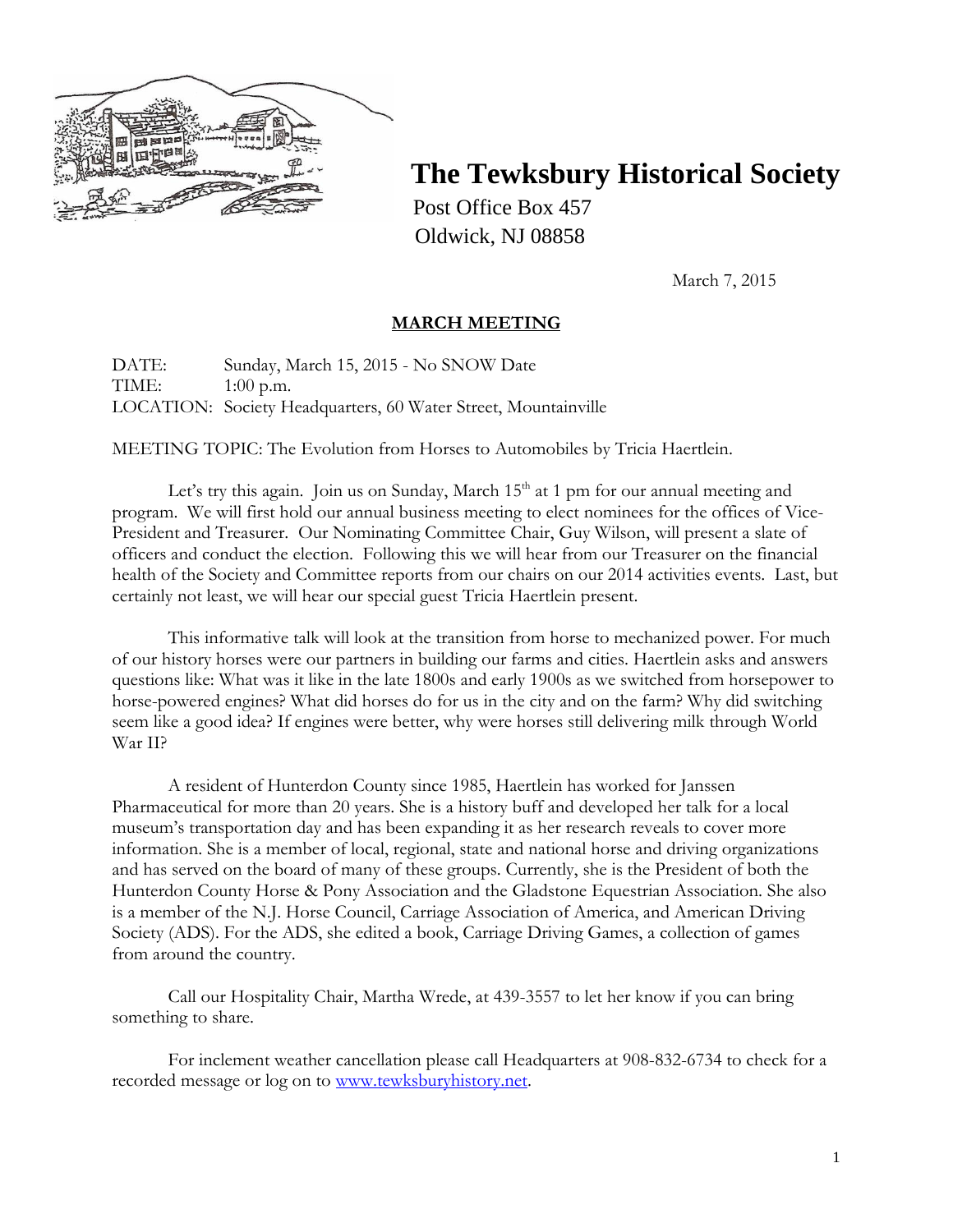#### **MEMBERSHIP**

**Your membership dues were due by January 31. Individual membership is \$ 15 or Family membership is \$ 25.** If you did not yet pay please send in your payment today.

#### **ANNUAL MEETING & ELECTION OF OFFICERS**

The By-laws of the Society indicate that there will be an annual election of officers. The nominating committee was chosen at the November covered dish supper. Guy Wilson, Chairman of the Nominating Committee, will present the slate of nominees for Vice-President and Treasurer to serve from January 2015 till January 2017. Nominations may be made from the floor with the permission of the nominee. A vote will be taken with a majority of those present at the January meeting electing those nominated. The members of the Nominating Committee consist of: Kurt Rahenkamp, Fred Katnack, Alice Walters and Harold Wrede.

#### **HEADQUARTERS OPEN**

Our Headquarters will be open on the following days to accommodate Tewksbury students working on their essay project "The Most Historic Place in My Town." Also open by appointment.

> Saturday, March 14 9 am to 12 Noon Saturday, January 21 9 am to 12 Noon Saturday, April 4 9 am to 12 Noon

#### **ACQUISITIONS**

We're starting this new section to let you know what we've acquired for the Society, either through acquisition or donation. If you have any documents, records, artifacts, etc. relating to Tewksbury history that you would like to donate we would greatly appreciate having them. If you don't want to part with them we can copy the documents up to 11" by 17" (black & white or color) and return your originals.

These materials are representative of the history of the Township of Tewksbury and the families who resided here.

Calendar from 1971 advertising Waldron's creamery, Henry Stillwell, Prop. The Cedar Lane Farm Holstein sale catalog for Sat. Dec. 3, 1960. Califon quadrangle U.S.G.S. map prepared by the U.S. Army Corps of Engineers, 1942. Christmas pewter ornaments depicting the Oldwick Community Center, 1997 Landers, Gloria – "Seven Church Street, Oldwick. Legacy Lot Number Three - The Betsey Adams House, 1753 to 1993. Mountainville photo taken from Hell Mountain Houserock, 1895 Mountainville photo, looking west, 1895 Murphy, Miriam L. – Quaker Connection to the founding of Tewksbury, MA and Tewksbury, NJ – New England Historic Genealogical Society. Pottersville, NJ post cards depicting Camp Brett. The Rockaway Valley Railroad, 1892 by Howard E. Johnston. 1873 Somerset & Hunterdon County, New Jersey history "Our Home" magazine, full year. Vansickle, James – Handwritten letter dated 1867 from Lebanon to New Germantown.